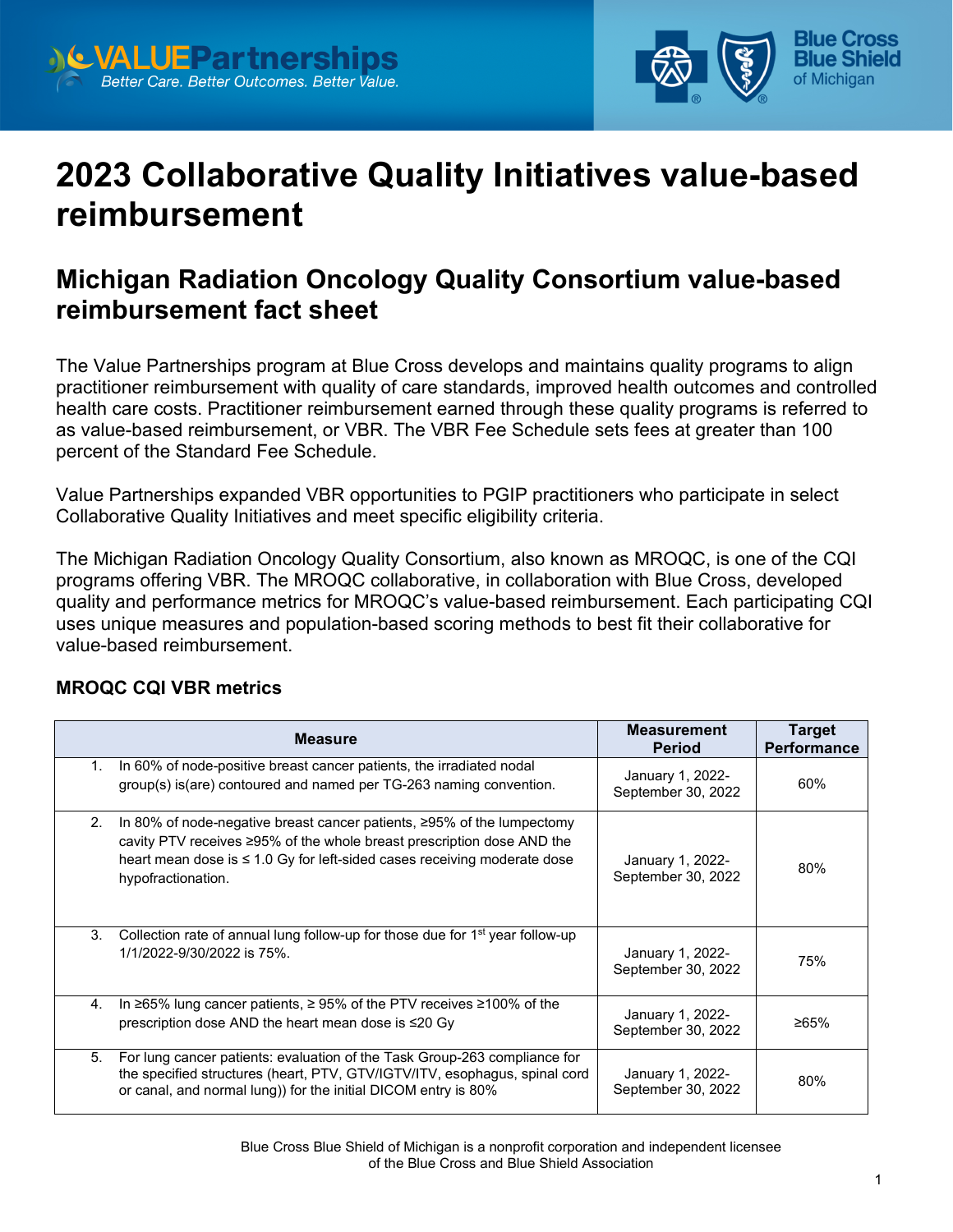



| 6. Use of shorter course radiotherapy for bone metastasis treatment as shown<br>by meeting BOTH:<br>A: The MROQC consortium-wide rate of single fraction use is $\geq 45\%$ for<br>uncomplicated patients<br>B: Your site-level rate of $\leq$ 5 fraction treatment is at least 60% for all patients                                                 | January 1, 2022-<br>September 30, 2022 | A & B are met |
|------------------------------------------------------------------------------------------------------------------------------------------------------------------------------------------------------------------------------------------------------------------------------------------------------------------------------------------------------|----------------------------------------|---------------|
| 7. Percentage of patients with favorable intermediate risk prostate cancer as<br>defined by NCCN treated with EBRT or brachytherapy who received "high<br>value radiotherapy", defined as moderately hypofractionated EBRT (28<br>fractions or less) OR ultrahypofractionated EBRT/SBRT (7 fractions or less)<br>OR brachytherapy monotherapy is 50% | January 1, 2022-<br>September 30, 2022 | 50%           |

## **MROQC population-based scoring methodology**

The MROQC scoring methodology will group physicians by their participating facility measures as a collective average. Facilities must meet 6 out of 7 measures to receive CQI VBR for their physicians.

MROQC facilities meeting 7 out of 7 measures will be eligible for an additional 102 percent, which would equal a 105 percent of the Standard Fee Schedule.

#### **CQI VBR selection process**

For a practitioner to be eligible for CQI VBR, he or she must:

- Meet the performance targets set by the collaborative
- Be a member of a PGIP physician organization for at least one year
- Have contributed data to the CQI's clinical data registry for at least two years, including at least one year's worth of baseline data

A physician organization nomination isn't required for CQI VBR. Instead, the CQI Coordinating Center determines which practitioners have met the appropriate performance targets and notifies Blue Cross. Each PO will notify practitioners who will receive CQI VBR, as it does for other specialist VBR.

Practitioners are limited to receiving 103 percent of the Standard Fee Schedule for CQI performance, even if they participate in more than one CQI offering VBR. For example, if a practitioner participates in more than one CQI that provides VBR and the practitioner's performance is such that he or she would be eligible for VBR in both, that practitioner will only receive 103 percent of VBR.

# **Are practitioners participating in CQIs eligible for other specialist VBR?**

Yes. Specialists are eligible to receive additional VBR if they meet the stated criteria. See the *Specialist VBR fact sheets* for specialty-specific information.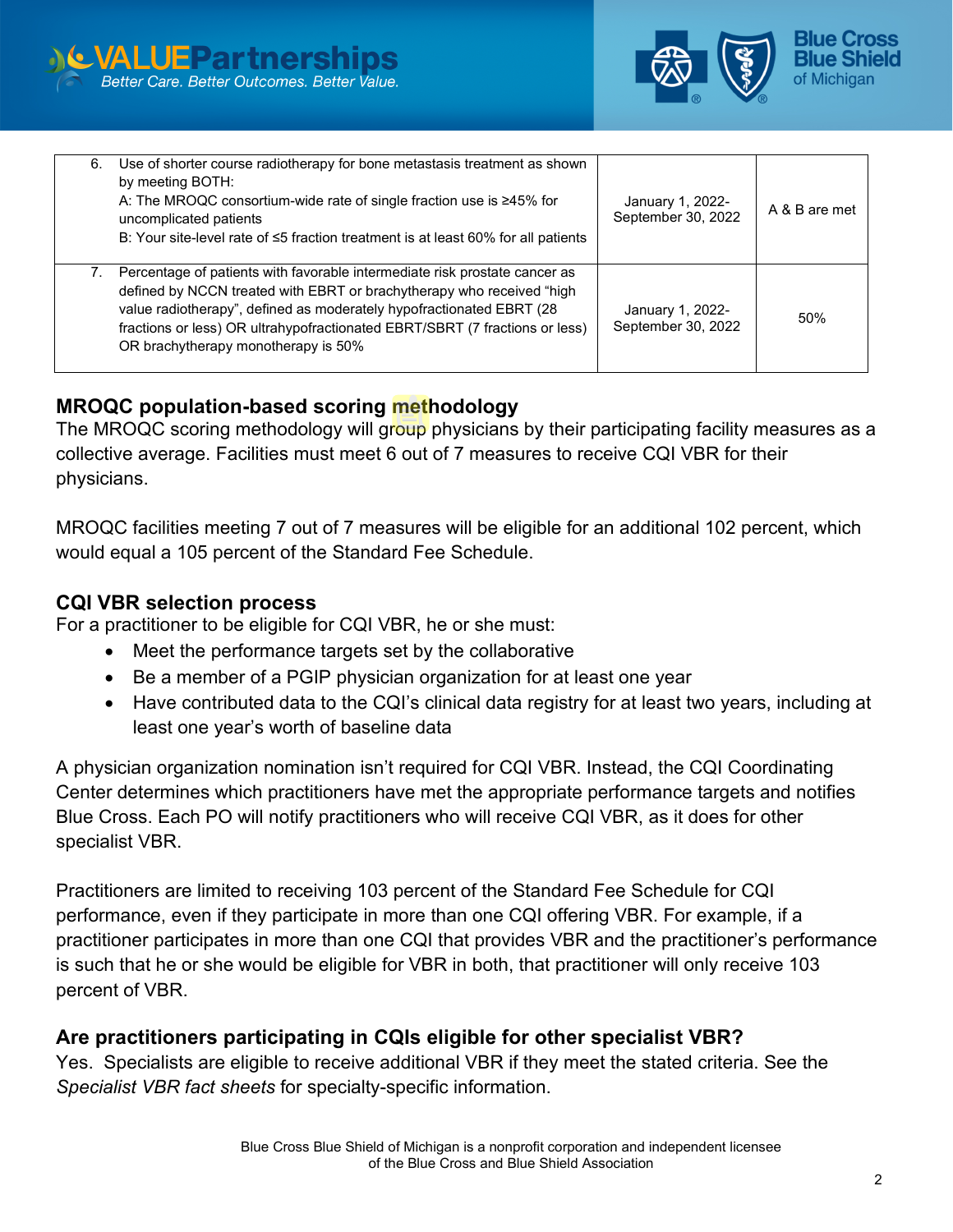



*For more detailed information about PGIP, including VBR selection or the methodology, please contact your PGIP physician organization. If you have other questions, please contact your provider consultant.*

# **About the MROQC CQI**

The Michigan Radiation Oncology Quality Consortium (MROQC) was established in 2011. In this first-of-its-kind initiative, MROQC has created a comprehensive clinical data registry of patients receiving radiation treatment for breast, lung, and prostate cancers and bone metastases. Our registry data includes both patient-reported outcomes and physician assessments of toxicity as well as data on radiation treatment delivery and dose.

Today, MROQC encompasses 25 hospital-based, 3 free-standing radiation oncology facilities, and over 100 Radiation Oncologists across the state of Michigan, working in collaboration to identify best practices in radiation therapy that minimize the side effects that patients may experience from radiation treatment.

#### **About the Coordinating Center**

The University of Michigan Health System serves as the Coordinating Center for MROQC and is responsible for collecting and analyzing comprehensive clinical data from the participating hospitals. It uses these analyses to examine practice patterns, to generate new knowledge linking processes of care to outcomes, and to identify best practices and opportunities to improve quality and efficiency. The center further supports participants in establishing quality improvement goals and assists them in implementing best practices.

- Lori Pierce, MD, FASTRO, Vice Provost for Academic and Faculty Affairs and Professor of Radiation Oncology at Michigan Medicine serves as a Project Director.
- James Hayman, MD, MBA, FASTRO, Professor of Radiation Oncology at Michigan Medicine and Director of Clinical Division serves as Co-Director.
- Martha Matuszak, PhD, Associate Professor, Associate Chair for Physics, and Division Director of Physics at Michigan Medicine serves as Co-Director.
- Melissa Mietzel, MS serves as Program Manager.

For detailed clinical information regarding the MROQC CQI and specific details to the measures and methodology of MROQC VBR, please contact Melissa Mietzel, MS at [hillmel@med.umich.edu.](mailto:hillmel@med.umich.edu)

The information contained herein is the proprietary information of BCBSM. Any use or disclosure of such information without the prior consent of BCBSM is prohibited.